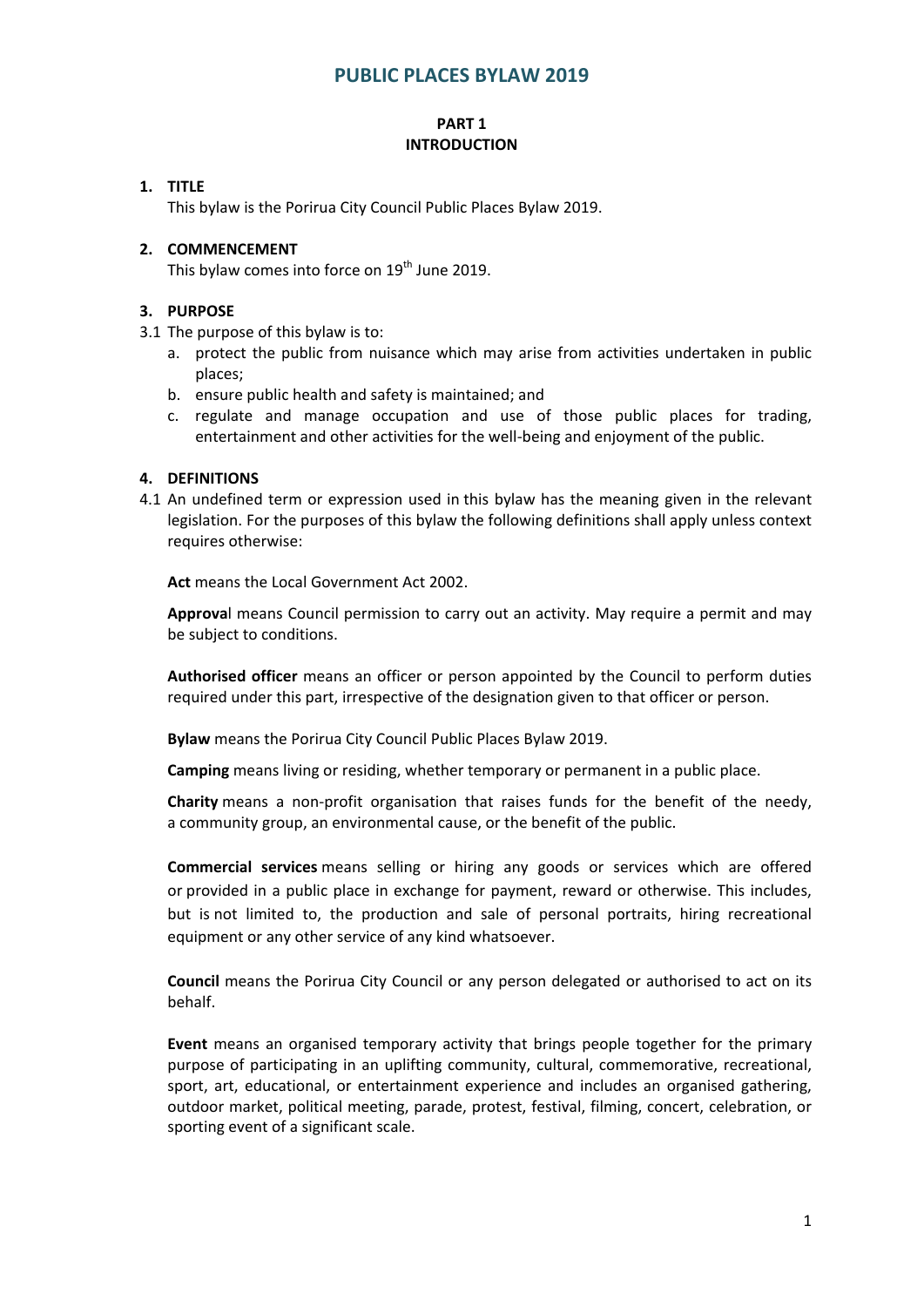**Encroachment** means any public place where a person other than Council is using or occupying an area for private benefit (exclusive or otherwise).

**Fence** is as defined in the Fencing Act 1987.

**Footpath** means a path or way principally designed for, and used by, pedestrians; and includes a footbridge.

**Freedom camp** means to camp (other than at a camping ground) within 200m of a motor vehicle accessible area or the mean low-water springs line of any sea or harbour, or on or within 200m of a formed road or a Great Walks Track, using 1 or more of the following:

- a. a tent or other temporary structure
- b. a caravan
- c. a car, campervan, housetruck, or other motor vehicle.

Freedom camping does not include the following activities:

- a. temporary and short‐term parking of a motor vehicle
- b. recreational activities commonly known as day‐trip excursions

c. resting or sleeping at the roadside in a caravan or motor vehicle to avoid driver fatigue. (See section 5, Freedom Camping Act 2011)

**Market** means the whole of the place and the whole of the activity, where more than one stall at a common location where goods and/or services are offered for sale or hire, whether for commercial or charitable purposes.

**Mobility device** means a vehicle that:

- a. (i) is designed and constructed (not merely adapted) for use by persons who require mobility assistance due to a physical or neurological impairment; and
	- (ii) is powered solely by a motor that has a maximum power output not exceeding 1500W; or
- b. a vehicle that the New Zealand Transport Authority (the Agency) has declared under section 168A(1) of the Land Transport Act 1998 to be a mobility device.

(See section 2, Land Transport Act 1998 and Rule 1.6, Land Transport (Road User) Rule 2004)

**Mobile shop means** a vehicle standing on a road or other public place and from which:

- a. goods are offered or exposed/displayed for sale; or
- b. goods may be ordered; or
- c. services are offered for sale; but
- d. does not include any vehicle used for the purpose of transporting and delivering goods pursuant to a prior order being placed; or a mobile library.

**Motor vehicle trader** is as defined in the Motor Vehicle Sales Act 2003.

**Nuisance** means a person, animal, thing or circumstance causing unreasonable interference with the peace, comfort or convenience of another person whether or not that person is in a public place.

**Obstruct** means to impede, interfere with or block pedestrian or vehicular traffic or access on, to or from a public place.

**Outdoor goods display** means the display of goods in a road or other public place adjacent to business premises, and includes any display structure.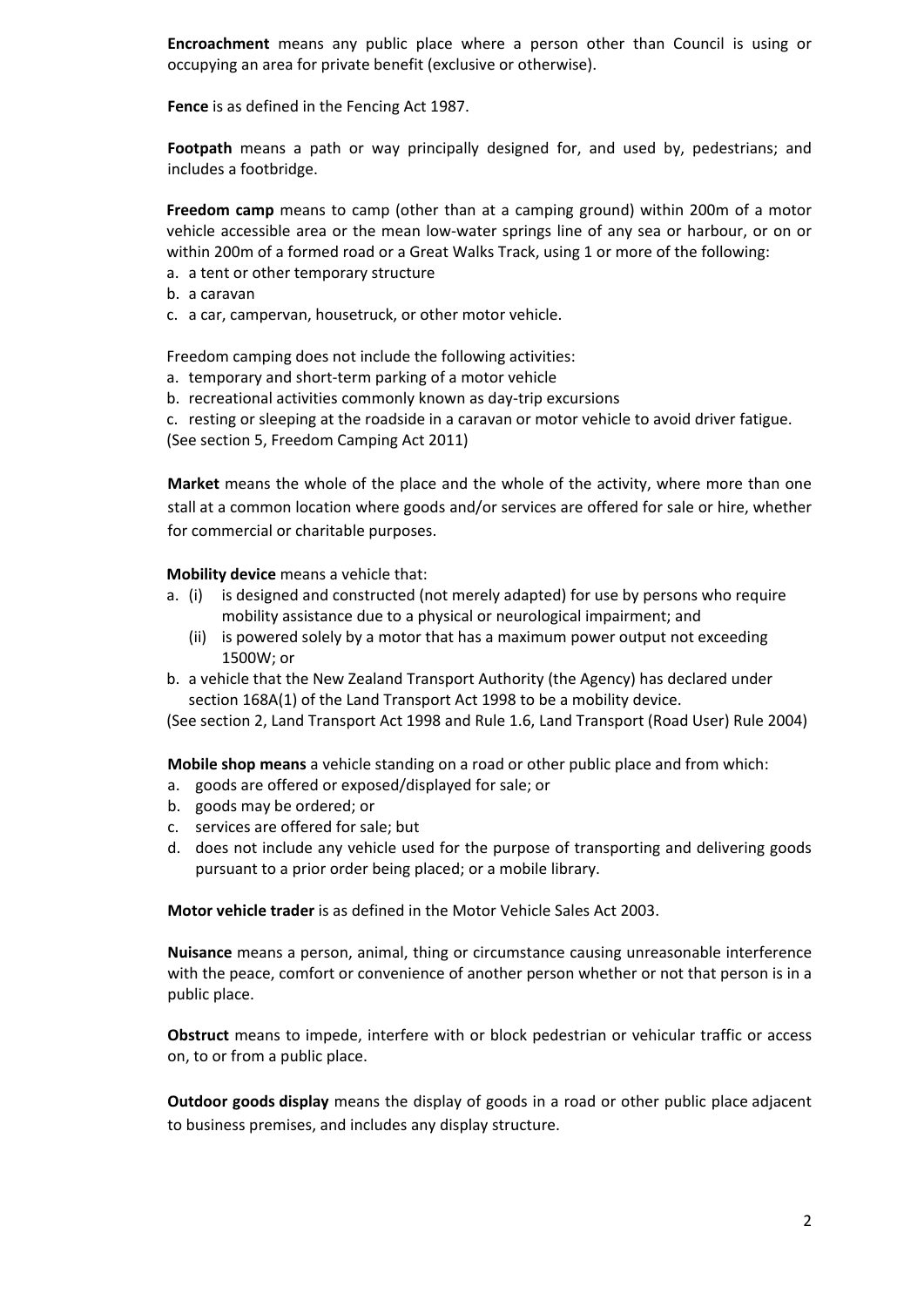**Outdoor dining** means a road or other public place used by an adjacent business premises for the purpose of providing food or drink.

**Permit** means a written approval from Council with or without prescribed conditions and charges.

**Person** includes an individual, a corporation, a body corporate, and an unincorporated body.

**Property** means any parcel of land and/or building capable of being transferred, sold, rented, leased, or otherwise disposed of separately from any other parcel of land and/or building(s).

**Premises** means any separately occupied land, building, or part of the same.

**Public place** means any place that, at any material time, is owned, managed, maintained or controlled by the council or a council‐controlled organisation and is open to or is being used by the public, whether free or on payment of a charge.

**Reserve** means any land which is vested in or under the control of the Council and which is set aside for public enjoyment as a reserve, park, garden or greenspace area.

**Ride a skateboard** means having either one or both feet, or any other part of the body of any person, on the skateboard when it is moving.

**Road** has the meaning assigned to that term under section 2(1) of the Land Transport Act 1998 and its amendments**.**

**Street appeals** means coordinated and organised events by organisations who ask for, or seek, any subscription, collection or donation from members of the public, and usually involves more than one collection person operating at the same time.

**Stall** means any stand, stall, structure, vehicle, awning, table or temporary structure from which goods and / or services are offered for distribution or sale and which is erected, placed or maintained in or on a public place

**Street performances** means entertainment on or in a public place, and includes a musical, dramatic or other performance involving musical, theatrical or circus performance skills including busking, playing musical instruments, dancing, singing, clowning or juggling, pavement art, poetry or doing other acts of a similar nature.

**Trading in a public place** means an activity undertaken by any person or organisation involving the sale of goods in a public place or the offering of a commercial service for payment, reward or otherwise, including but not limited to:

- a. markets and stalls,
- b. mobile shops,
- c. fundraising for a charitable cause, soliciting of any subscription or collection of any one‐ off or on‐going donation,
- d. offering commercial services in a public place,
- e. hawking,
- f. distribution of promotional goods and materials.

**Vehicle** means a contrivance equipped with wheels, tracks, or revolving runners on which it moves or is moved; and includes a trailer.

#### **Wheeled recreational device (including E‐Scooters)** means:

a. a vehicle that is a wheeled conveyance (other than a cycle that has a wheel diameter exceeding 355 mm) and that is propelled by human power or gravity; and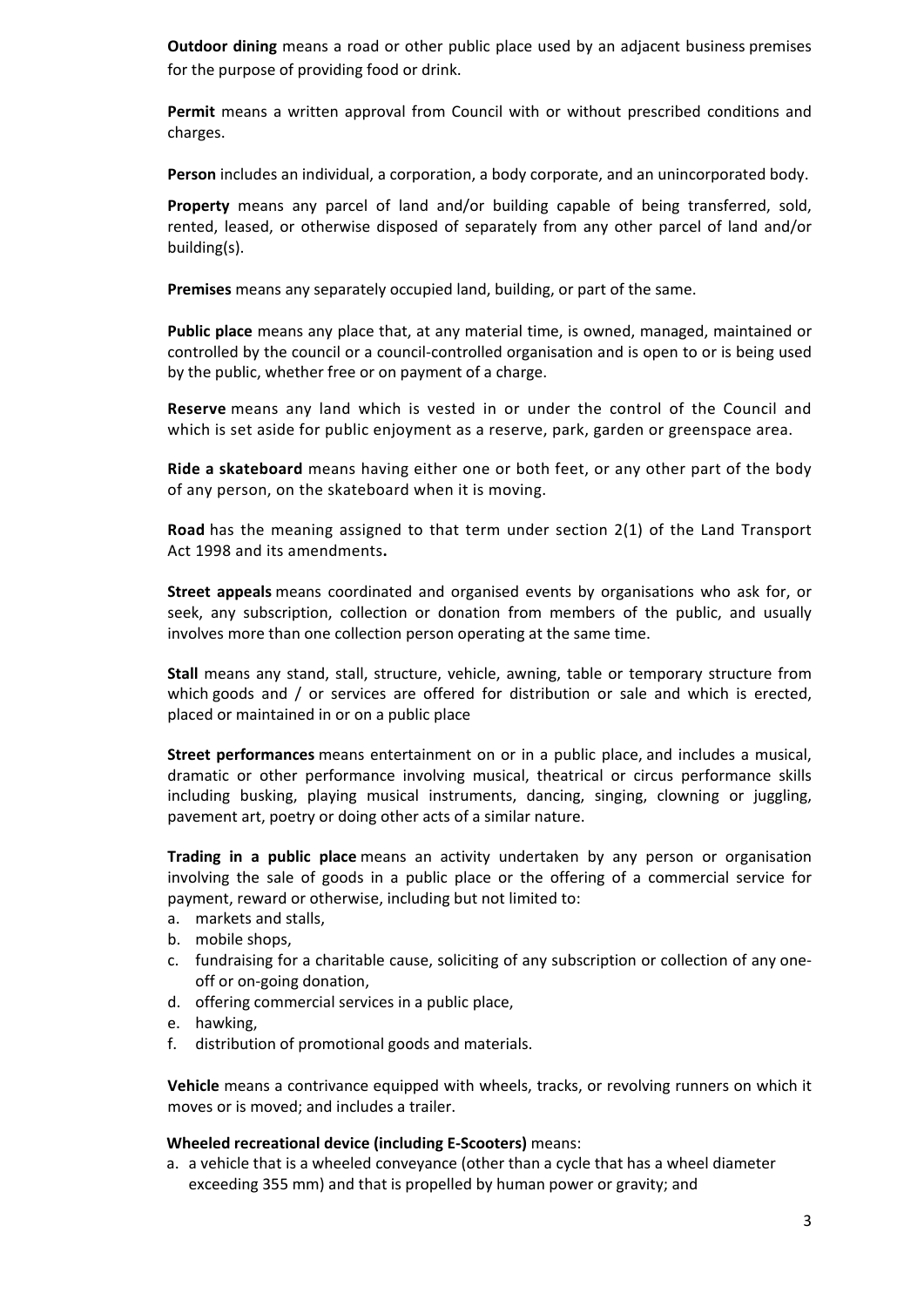b. includes a conveyance to which are attached 1 or more auxiliary propulsion motors that have a combined maximum power output not exceeding 300 W.

E‐scooters are classified by the New Zealand Transport Agency (NZTA) as a low‐powered vehicle. In order to meet the requirements for a low‐powered vehicle, the:

- wheels must not exceed 355mm; and
- the motor must have a maximum power output not exceeding 300W.

(See Rule 1.6, Land Transport (Road User) Rule 2004)

## **5. APPLICATION**

- 5.1 This Bylaw is made under the Local Government Act 2002. Relevant Acts that should be read in conjunction with this Bylaw include, but are not limited to, the Land Transport Act 1998, Health Act 1956, Civil Aviation Rules, and the Summary Offences Act 1981; including amendments to any Act, Rule or Regulation or any Act, Rule or Regulation passed in substitution for it.
- 5.2 This Bylaw applies to public places in Porirua and includes, but is not limited to:
	- a. Council owned property;
	- b. footpaths;
	- c. roads (does not include state highway road reserve).
- 5.3 This Bylaw does not apply to:
	- a. activities permitted under the District Plan;
	- b. activities controlled by other Porirua City Council bylaws;
	- c. any Council reserve controlled by the Porirua City Council Reserves Management Plan;
	- d. customary rights of Iwi;
	- e. network utility operators legally required to undertake work, provided all otherwise necessary authorisation is obtained.

### **PART 2 GENERAL REQUIREMENTS**

## **6. PUBLIC BEHAVIOUR, SAFETY AND NUISANCES**

- 6.1 All persons occupying or using public places should take all reasonable steps to:
	- a. protect the public from nuisance;
	- b. protect, promote, and maintain public health and safety;
	- c. minimise the potential for offensive behaviour in public places.
- 6.2 A person must not:
	- a. cause a nuisance to any other person in their use or enjoyment of a public place;
	- b. install or maintain a fence (including a razor‐wire, barbed wire and electric fence) in a manner that may cause an injury or nuisance to any person;
	- c. light a fire in a public place, except in an appliance designed for outdoor cooking (subject to any restriction imposed by Fire and Emergency NZ);
	- d. cause a smoke or ash nuisance to any person or property;
	- e. carry out building work or excavations on a public place without first obtaining a permit from Council.

## **7. CAMPING (INCLUDING FREEDOM CAMPING)**

7.1 No person shall camp or reside in an area in a public place not set aside for that purpose. In this context camping or residing shall include the use of any vehicle for sleeping whether or not it is specially set out for sleeping.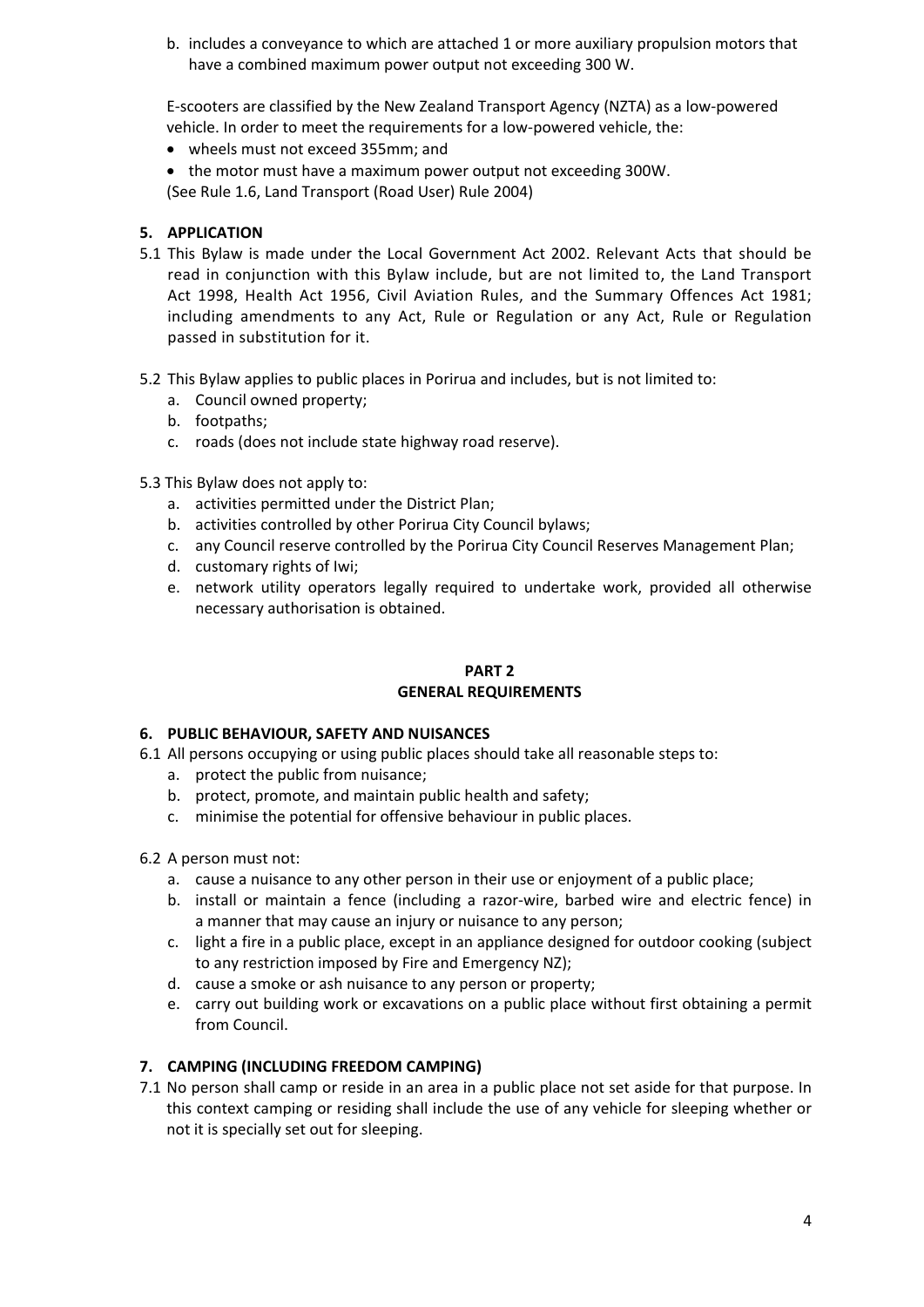7.2 A person must not camp in an area in which freedom camping is prohibited unless they have prior written consent from the Council. Section 7 must be read in conjunction with Part 9 - Reserves 9.9 Bylaw and Appendix 5 of the *Reserves Management Plan (Overnight Campervan Parking)*

## **8. OBSTRUCTION OF PUBLIC PLACES**

- 8.1 A person must not:
	- a. place or leave any material, object, thing or structure in or on a public place so as to obstruct the public,
	- b. organise any event that is likely to obstruct the public whether that event is on public property or not,
	- c. store or pack goods on a public place.
- 8.2 A person may have an outdoor goods display, or outdoor dining furniture, if they are in accordance with relevant Council policies.

### **9 TRADING AND EVENTS**

- 9.1 A permit is required for:
	- a. trading in a public place,
	- b. street appeals, charity fundraisers, street performances (including busking),
	- c. events,
	- d. commercial e‐scooters or similar device.
- 9.2 Permits may be subject to fees and charges prescribed by Council.
- 9.3 The organiser of any event, demonstration, competition, parade or procession that is likely to interfere with traffic or pedestrian thoroughfare in a public place shall notify the Council, as soon as reasonably practicable, prior to the event to arrange any necessary traffic management.
- 9.4 A motor vehicle trader must not display on a road or public place any vehicle for sale, lease or hire. This does not apply to private vehicle sales.

#### **10. NOISE**

10.1 No person shall in a public place, make or cause loud noise so that the peace and quiet of persons within and/or neighbouring the public place is disturbed, or so that a congregation or meeting is disturbed, without the prior written permission of the Council.

#### **11. SIGNS**

11.1 A permit is required for signage in public places. Approval may be subject to Council setting conditions including placement, fees and the duration a sign may be erected. *Note section 11 must be read in conjunction with Part 15 – Signs Bylaw.*

#### **12. PERMITS**

- 12.1 In addition to conditions incorporated by this Bylaw, a permit may include conditions that the Council considers are necessary to manage the effects of the activity, achieve the objectives of this Bylaw and minimise the risk of nuisance.
- 12.2 A permit may be issued by an Authorised Officer upon payment of the prescribed fee (if any) and subject to such terms, conditions and restrictions as the Authorised Officer may specify, including but not limited to the following matters:
	- a. The time and place in which the activity may take place,
	- b. The types of goods or services that may be sold,
	- c. The person(s) entitled to sell the goods or undertake the specified activities,
	- d. Any safety and hygiene requirements that may be required,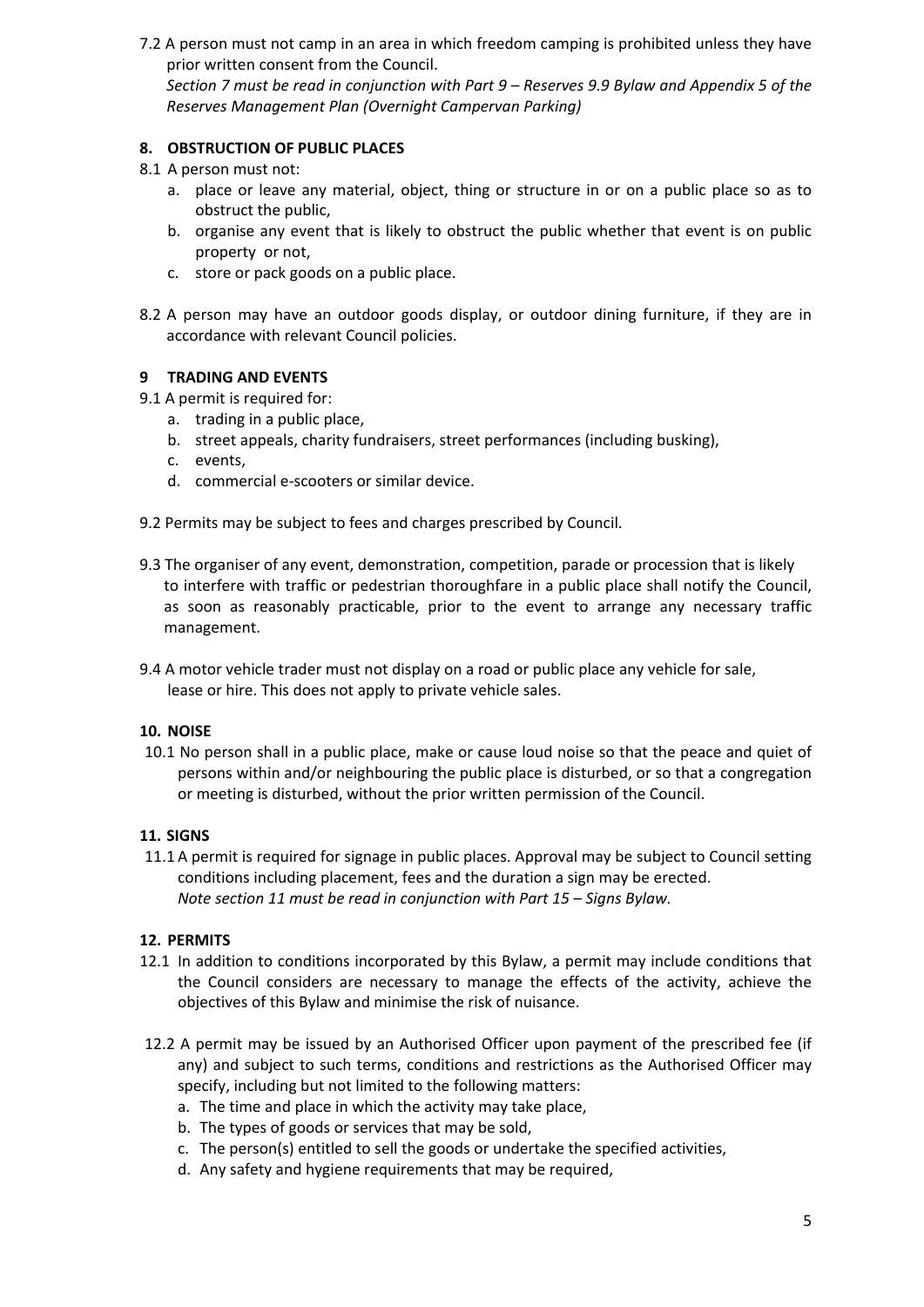- f. Any requirements in respect of signage for the activity,
- g. Any restrictions or requirements concerning the use of music or other noise sources,
- h. Any requirements in respect of litter control or cleanliness during and after the activity,
- i. Any requirements in respect of rental for the site, and
- j. Such other conditions as an Authorised Officer may impose.
- 12.3 A permit is personal to the applicant and is not transferable.

### **13. FEES**

13.1 Fees for permits which may be issued under the provisions of this bylaw will be prescribed from time to time under section 150(3) of the Local Government Act 2002, using the special consultative procedure set out in Section 83 of the Local Government Act 2002.

### **14. VEHICLE CROSSINGS**

- 14.1 Prior written approval must be obtained from Council before constructing, repairing, removing, widening or narrowing any vehicle access way.
- 14.2 Conditions may be set by way of permit for the construction of a vehicle crossing.
- 14.3 The Council may require the property owner which the vehicle crossing provides access to, to repair, reconstruct, renew or remove such access to the satisfaction of the Council.
- 14.4 The Council may remove or alter any work located on the road constructed without a permit or contrary to the terms of a permit.
- 14.5 Costs may be recovered from the person who undertook the work, or the property owner serviced by the vehicle access.

#### **15. CONTROL OF SKATEBOARDS, SCOOTERS AND SIMILAR DEVICES**

- 15.1No person shall ride a skateboard or similar device in any area defined in the First Schedule attached to the bylaw.
- 15.2 Commercial operators of e‐scooters will require a permit/licence to trade in a public place which will be subject to prohibitions and restrictions imposed by the permit/licence.
- 15.3No person shall ride a skateboard, roller skates, roller blades, scooter or similar devices in any public place (which is outside the areas defined in the First Schedule) without due care to ensure no damage is caused to any property, or recklessly in a manner which may intimidate, be dangerous or injurious or cause a nuisance to people in the public places.
- 15.4 In accordance with section 156 of the Local Government Act 2002, the Council may, from time-to-time by publicly notified resolution and where the changes are minor or to correct errors in the bylaw, amend the First Schedule to add, delete or amend the areas to which the provisions of this bylaw shall apply.

#### **1**6**. IMPOUNDING SKATEBOARDS AND SIMILAR DEVICES**

- 16.1 Every person who commits an offence against this bylaw is liable to have the skateboard, scooter, e-scooter or similar device impounded by any Authorised Officer and, subject to clause 16.2 below, held by the Council.
- 16.2 Any person reclaiming a skateboard, scooter, e‐scooter or similar device which has been impounded by the Council shall:
	- a. satisfy the Council or an Authorised Officer that he or she is the owner or otherwise entitled (for example commercial hireage) to the custody and control of the skateboard, scooter, e‐scooter or similar device; and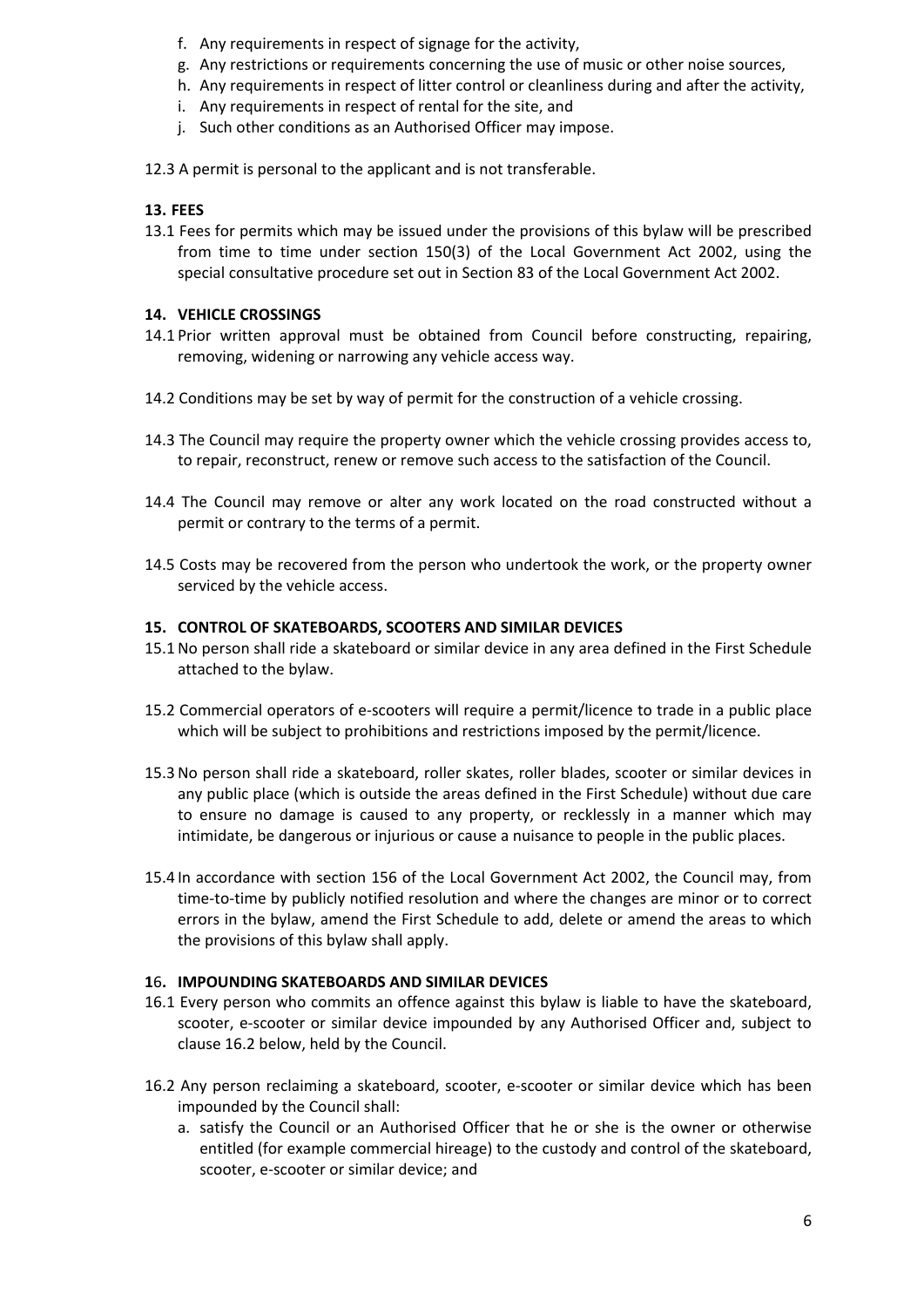- b. pay a fee to the Council that Council may determine by resolution.
- 16.3 The Council shall keep a register and enter details of every skateboard, scooter, e‐scooter or similar device impounded and every person claiming one under this bylaw.
- 16.4 The Council may, from time to time by publicly notified resolution, alter the fee payable under clause 13.1 of this bylaw.

### **17. ANIMALS AND STOCK ON PUBLIC PLACES**

- 17.1No person shall take or allow any animal under their care or control onto any public place if the Council has prohibited entry of that type of animal to that public place.
- 17.2 Any person having control of stock on any public place shall ensure that the stock is kept under proper control, with consideration for other persons using the public place.
- 17.3 No person shall drive any stock on any road during the period between half an hour after sunset and half an hour before sunrise unless sufficient warning is provided and maintained by such person by the use of lights or other effective devices or means to ensure that other persons using such road shall have adequate notice of the presence of such animals on the road.
- 17.4No person shall:
	- a. permit stock to be driven across or along any public place unless an alternative route is not reasonably available,
	- b. permit any stock to be on a reserve, beach or other area designated as an area prohibited to stock without the prior consent of an Authorised Officer,
	- c. graze stock in any public place except in accordance with Council policy.
- 17.5 Any person having control of stock in any public place shall ensure that the stock do not cause damage to the public place.
- 17.6 Council may from time to time by special order publicly notified declare certain roads to be stock routes and prohibit or restrict the use of any other roads, public places or urban areas for the driving of stock. Any such declaration, prohibition or restriction may from time to time in like manner be altered or revoked. This requirement shall not apply to any person who rides or leads a horse under proper control on a road.
- 17.7 Any person having control of stock being driven on any public place shall ensure that faeces, urine or other matter deposited upon the public place from such stock is removed, and disposed of in an appropriate manner.
- 17.8 Any person being the owner of, or having control of any horse in a public place shall immediately remove any faeces deposited by that horse from any public place.

#### **18. Smokefree**

18.1 Public places are to be smokefree subject to Council Smokefree Policy.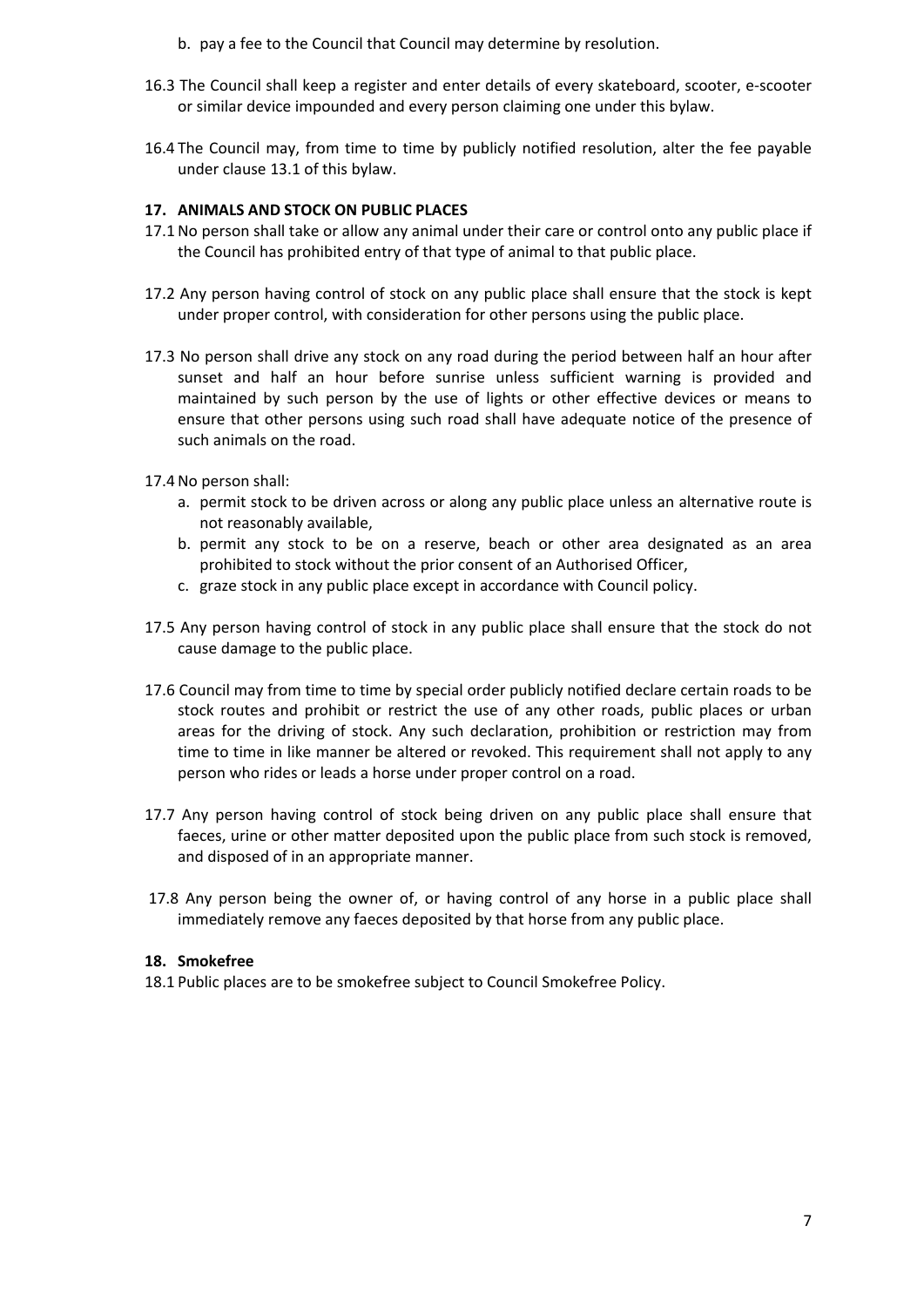## **PART 3 COMPLIANCE**

## **19. ENCROACHMENTS**

- 19.1 Any property owner may be authorised by the Council to occupy a public place controlled by the Council ('an encroachment'). The Council may issue an encroachment licence to the applicant in accordance with any relevant Council policy. Encroachment licences are subject to fees and charges.
- 19.2 Any subsequent encroacher must complete a new encroachment licence with the Council inorder to continue the occupation of the encroachment area.

### **20. EXEMPTIONS**

- 20.1 A person may apply in writing to the Council for an exemption to the requirements of this bylaw.
- 20.2 An application for an exemption permit will only be approved if the Council is satisfied that it will not significantly diminish the purpose of this bylaw.
- 20.3 Exemption permits may be subject to fees and charges.

Note: Exemptions and encroachments may require approval from several different Council groups.

### **21. ENFORCEMENT**

- 21.1 Where there is non-compliance, the Council may use its powers under section 239 of the Local Government Act 2002 to enforce this bylaw and a person is liable to a fine under section 242 of the Local Government Act.
- 21.2 Costs incurred as a result of enforcement may be recovered from the person responsible for the non‐compliance.

## **22. TRANSITIONAL PROVISIONS**

- 22.1 Any consent, permit, exemption, permission or other form of approval made under the
	- Porirua City Council General Bylaw 1991 Part 11 (Public Places) continues in force but:
	- a. expires on the date specified in that approval; or
	- b. if no expiry date is specified, expires 12 months from commencement of this bylaw; and
	- c. may be renewed by application made and considered in accordance with this bylaw.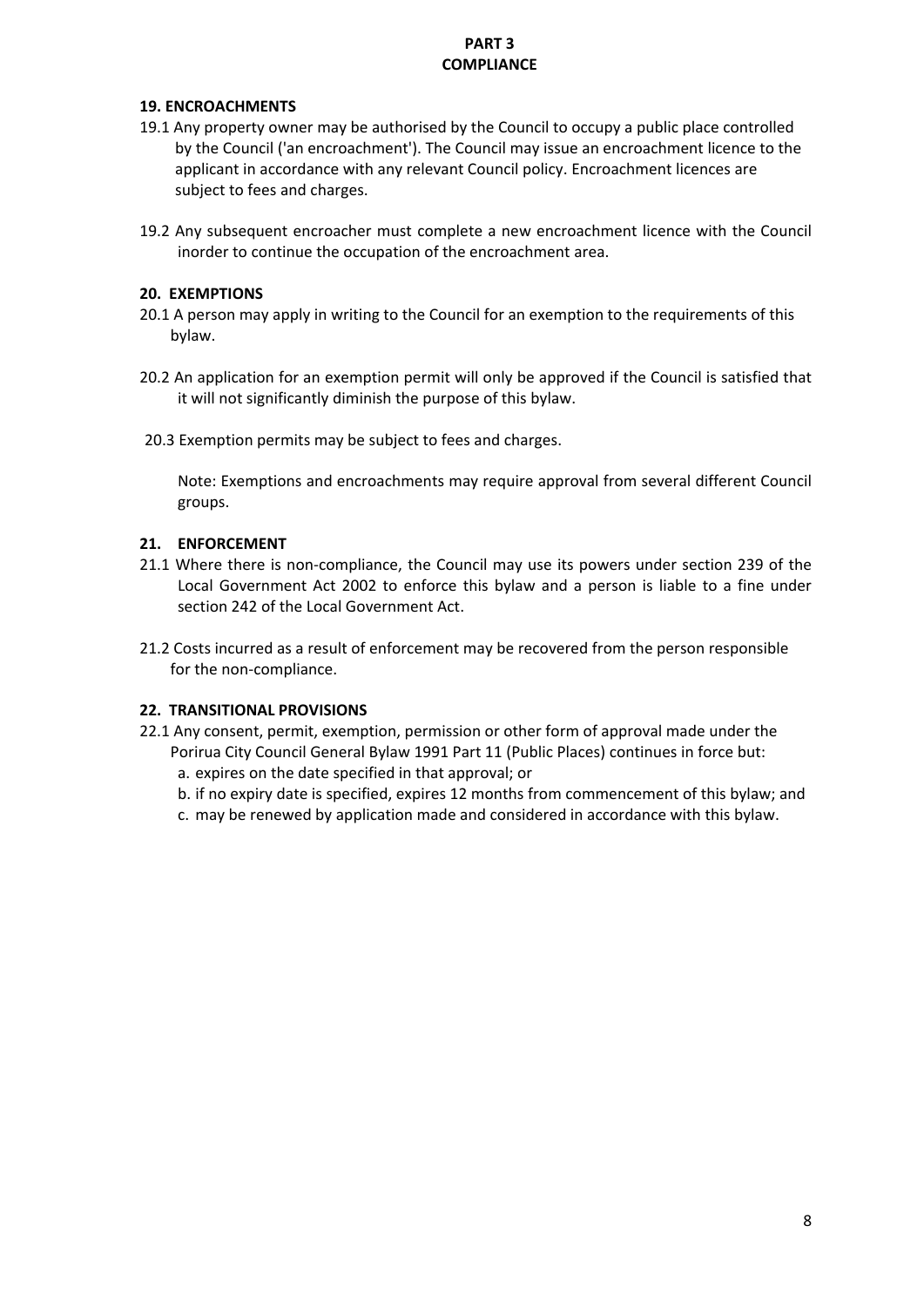#### **FIRST SCHEDULE**

Public Places upon which no person shall ride a skateboard or similar devices

The riding of skateboard or similar devices is prohibited on footpaths and other public places in the following areas:

- 1.1 The Porirua City Centre boundary within and including Hagley Street, Lyttelton Avenue, Walton Leigh Road and Titahi Bay Road (part). (Map 1)
- 1.2 Titahi Bay Shopping Centre including the paved mall area between Whitehouse Road and Te Pene Avenue. (Map 2)
- 1.3 Cannons Creek Shopping Centre bounded within and including Bedford Street (part), Mungavin Avenue (part), Warspite Avenue (part) and the boundary of the Belmont Regional Park. (Map3)

#### **Commercial E‐Scooters**

The prohibited and/or restricted areas for the riding of commercial e-scooters will be set out as conditions in the permit/licence.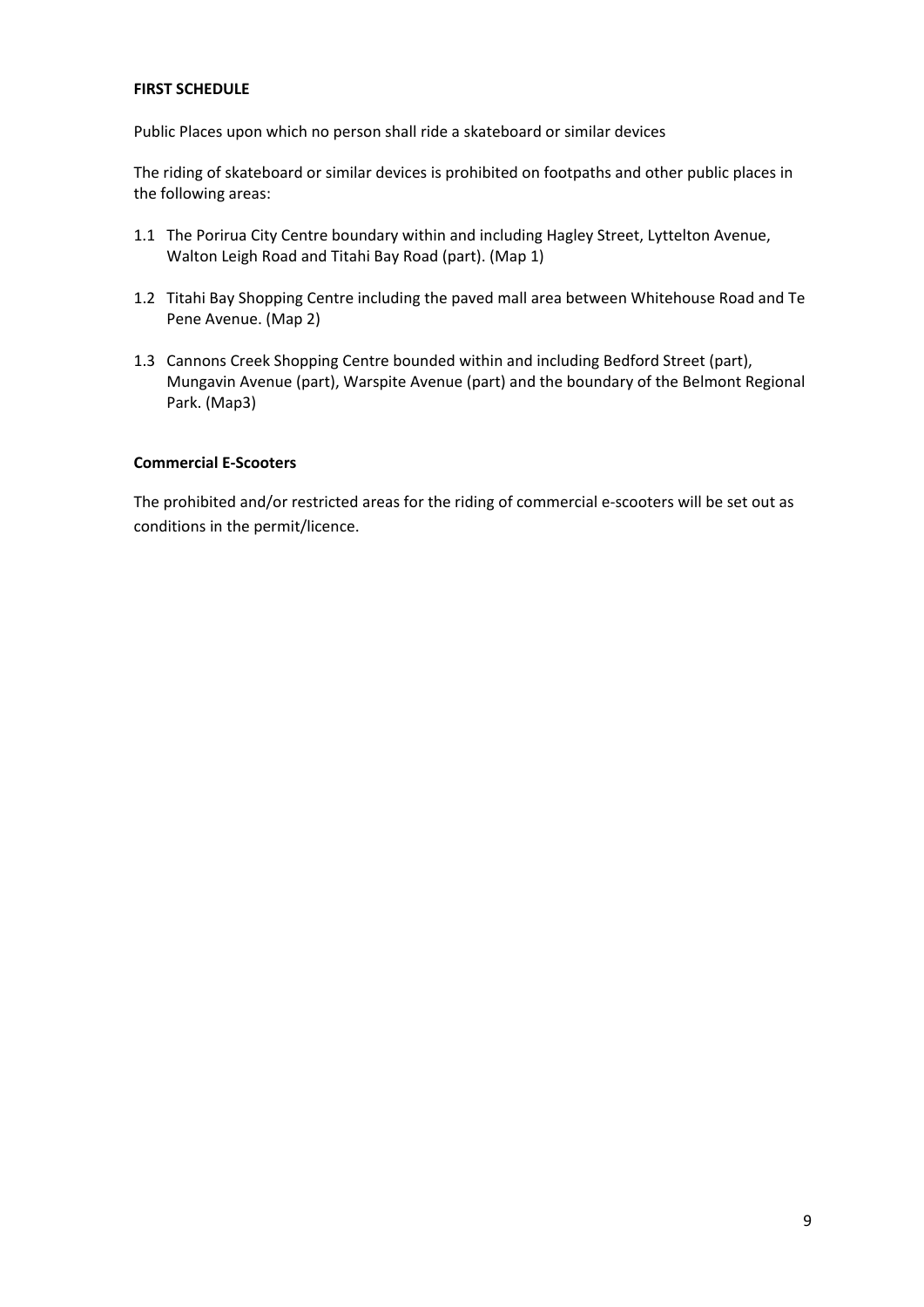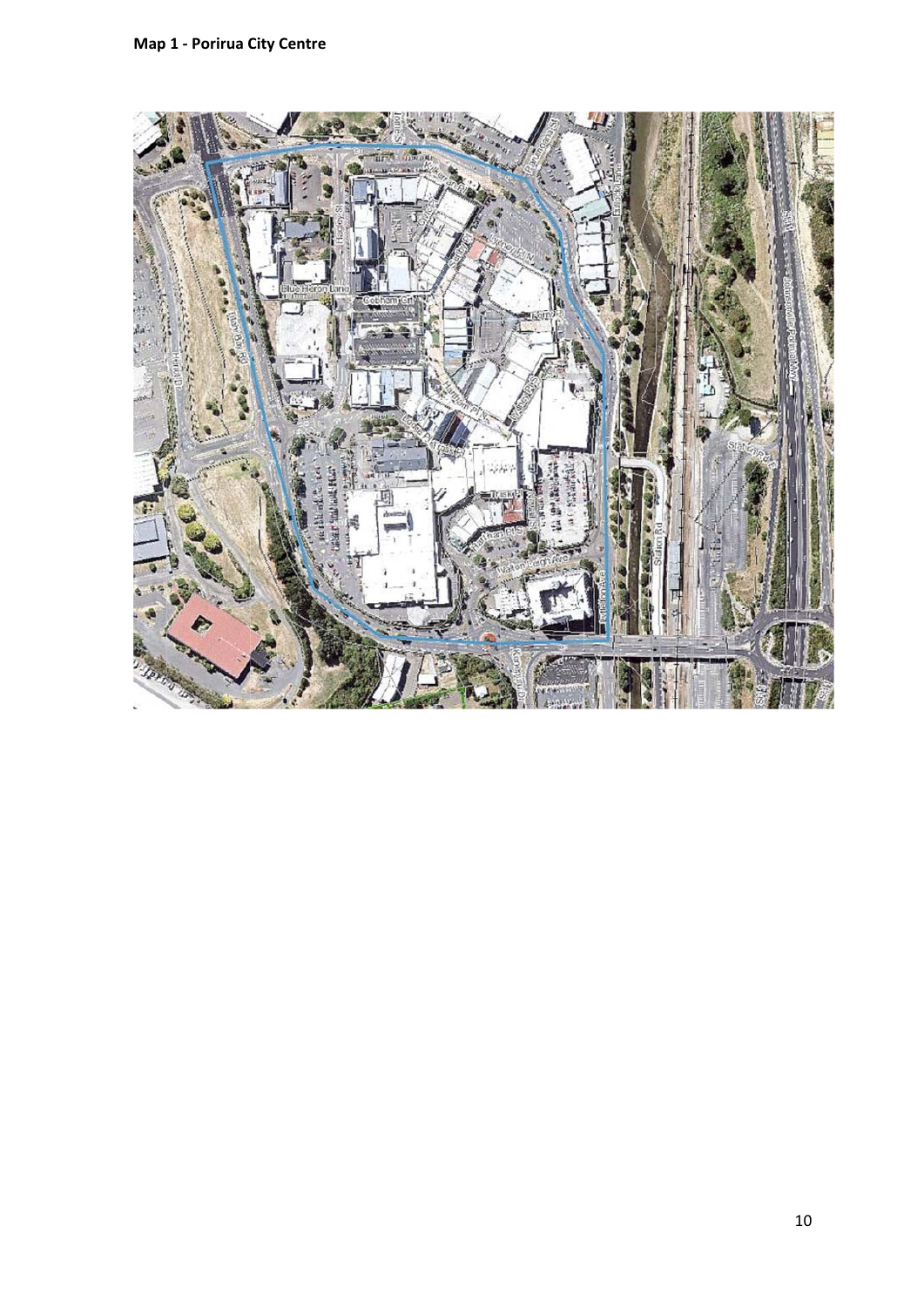